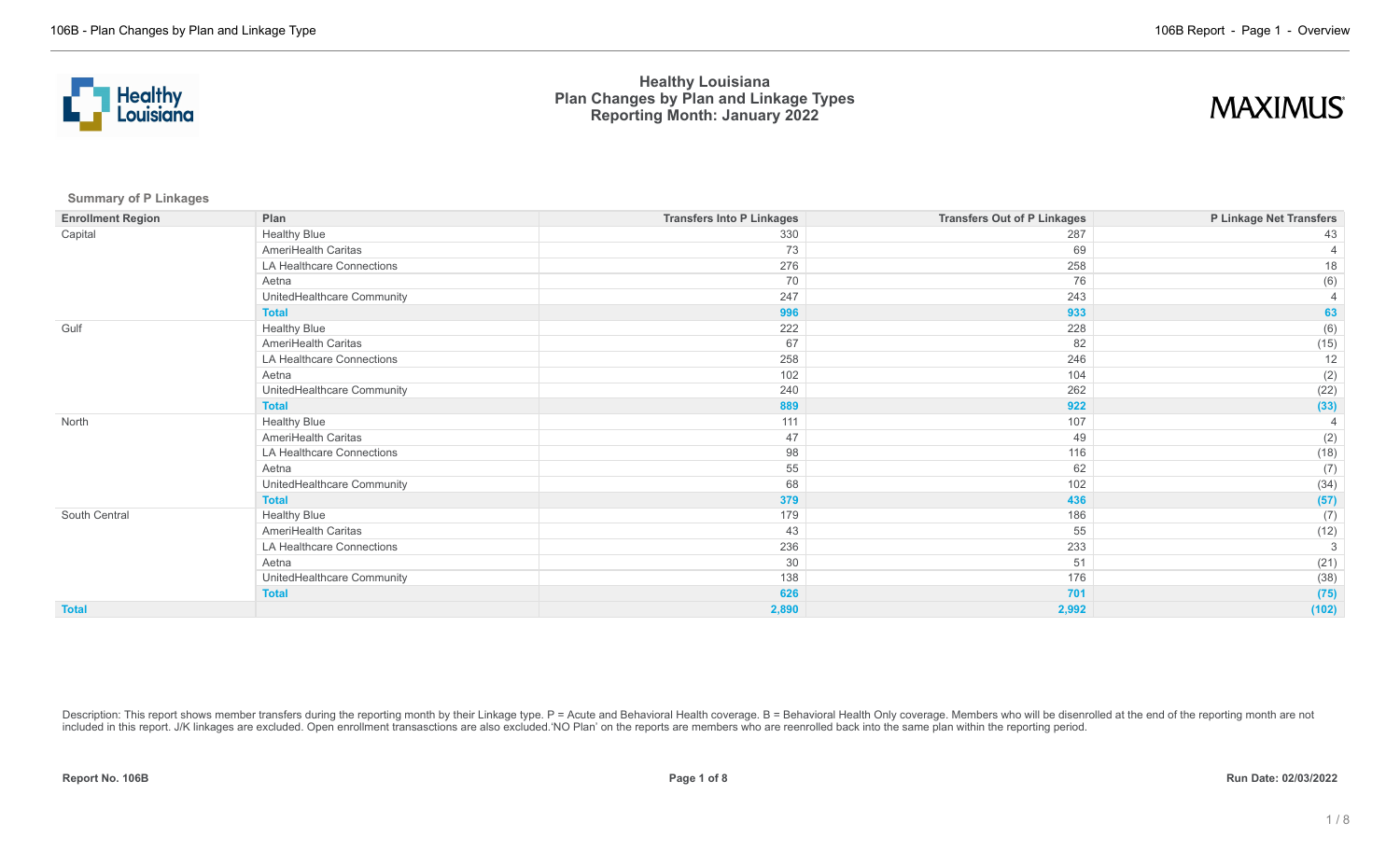



**Summary of B Linkages**

| <b>Enrollment Region</b> | Plan                       | <b>Transfers Into B Linkages</b> | <b>Transfers Out of B Linkages</b> | <b>B Linkage Net Transfers</b> |
|--------------------------|----------------------------|----------------------------------|------------------------------------|--------------------------------|
| Capital                  | <b>Healthy Blue</b>        | 79                               | 9                                  | 70                             |
|                          | AmeriHealth Caritas        | 35                               |                                    | 31                             |
|                          | LA Healthcare Connections  | 78                               | 10                                 | 68                             |
|                          | Aetna                      | 37                               | $\overline{7}$                     | 30                             |
|                          | UnitedHealthcare Community | 100                              | 22                                 | 78                             |
|                          | <b>Total</b>               | 329                              | 52                                 | 277                            |
| Gulf                     | <b>Healthy Blue</b>        | 85                               | $13$                               | 72                             |
|                          | AmeriHealth Caritas        | 51                               | 3                                  | 48                             |
|                          | LA Healthcare Connections  | 88                               | 10                                 | 78                             |
|                          | Aetna                      | 49                               | 10                                 | 39                             |
|                          | UnitedHealthcare Community | 126                              | 11                                 | 115                            |
|                          | <b>Total</b>               | 399                              | 47                                 | 352                            |
| North                    | <b>Healthy Blue</b>        | 53                               |                                    | 49                             |
|                          | AmeriHealth Caritas        | 30                               | 5                                  | 25                             |
|                          | LA Healthcare Connections  | 76                               | 13                                 | 63                             |
|                          | Aetna                      | 33                               |                                    | 29                             |
|                          | UnitedHealthcare Community | 72                               |                                    | 65                             |
|                          | <b>Total</b>               | 264                              | 33                                 | 231                            |
| South Central            | <b>Healthy Blue</b>        | 90                               | $\overline{7}$                     | 83                             |
|                          | AmeriHealth Caritas        | 45                               | 3                                  | 42                             |
|                          | LA Healthcare Connections  | 126                              | 16                                 | 110                            |
|                          | Aetna                      | 38                               |                                    | 37                             |
|                          | UnitedHealthcare Community | 108                              | 13                                 | 95                             |
|                          | <b>Total</b>               | 407                              | 40                                 | 367                            |
| <b>Total</b>             |                            | 1,399                            | 172                                | 1,227                          |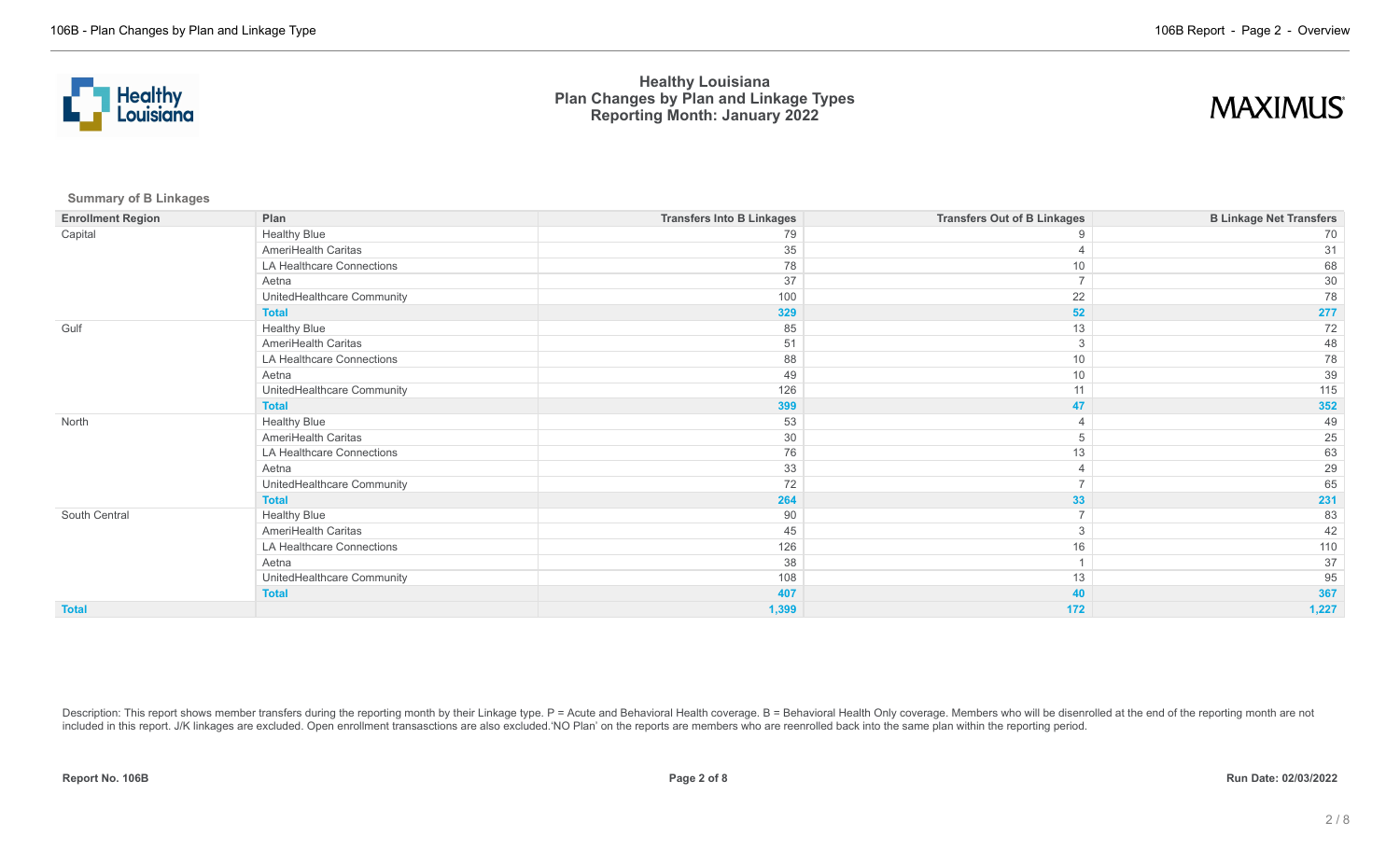

# **MAXIMUS**

**Linkage Transfers from P to P**

| Plan                       | <b>Healthy Blue</b> | <b>AmeriHealth Caritas</b> | LA Healthcare Connections | Aetna               | UnitedHealthcare Community | Total               |
|----------------------------|---------------------|----------------------------|---------------------------|---------------------|----------------------------|---------------------|
| <b>Prior Plan</b>          | <b>Member Count</b> | <b>Member Count</b>        | <b>Member Count</b>       | <b>Member Count</b> | <b>Member Count</b>        | <b>Member Count</b> |
| No Plan                    |                     |                            |                           |                     |                            |                     |
| <b>Healthy Blue</b>        |                     |                            | 200                       | 45                  | 134                        | 430                 |
| AmeriHealth Caritas        | 93                  |                            |                           | 22                  | 69                         | 275                 |
| LA Healthcare Connections  | 171                 |                            |                           | 32                  | 168                        | 419                 |
| Aetna                      | 114                 |                            |                           |                     | 70                         | 298                 |
| UnitedHealthcare Community | 198                 | 46                         | 214                       | 64                  | 21                         | 543                 |
| <b>Total</b>               | 586                 | 150                        |                           |                     | 463                        | 1,967               |

#### **Linkage Transfers from B to B**

| Plan                       | <b>Healthy Blue</b> | <b>AmeriHealth Caritas</b> | <b>LA Healthcare Connections</b> | Aetna               | UnitedHealthcare Community | Total               |
|----------------------------|---------------------|----------------------------|----------------------------------|---------------------|----------------------------|---------------------|
| <b>Prior Plan</b>          | <b>Member Count</b> | <b>Member Count</b>        | <b>Member Count</b>              | <b>Member Count</b> | <b>Member Count</b>        | <b>Member Count</b> |
| No Plan                    |                     |                            |                                  |                     |                            |                     |
| <b>Healthy Blue</b>        |                     |                            |                                  |                     |                            |                     |
| AmeriHealth Caritas        |                     |                            |                                  |                     |                            | 12.                 |
| LA Healthcare Connections  |                     |                            |                                  |                     |                            |                     |
| Aetna                      |                     |                            |                                  |                     |                            |                     |
| UnitedHealthcare Community |                     |                            |                                  |                     |                            |                     |
| <b>Total</b>               |                     |                            |                                  |                     |                            |                     |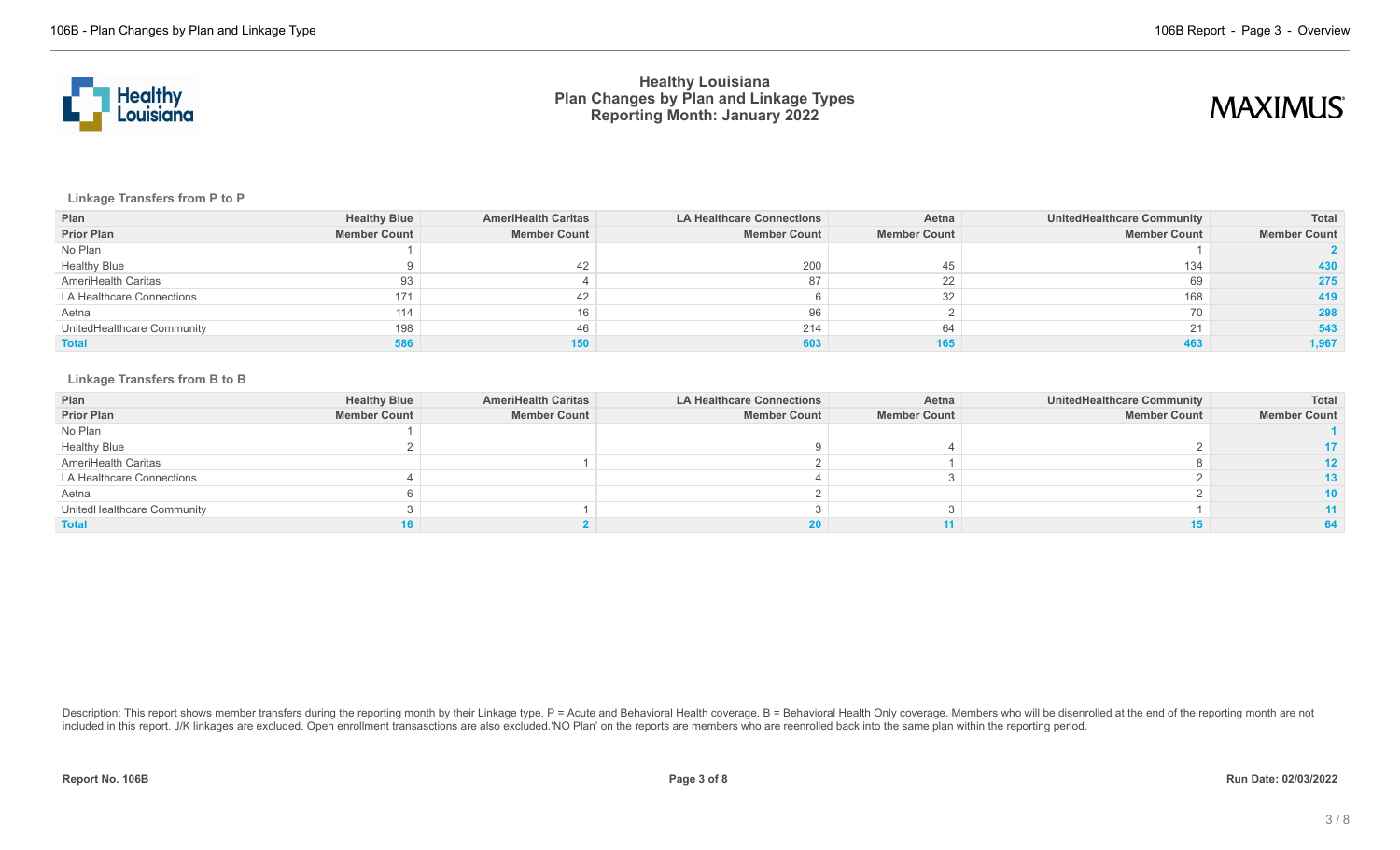



**Linkage Transfers from P to B**

| Plan                       | <b>Healthy Blue</b> | <b>AmeriHealth Caritas</b> | <b>LA Healthcare Connections</b> | Aetna               | <b>UnitedHealthcare Community</b> | Total               |
|----------------------------|---------------------|----------------------------|----------------------------------|---------------------|-----------------------------------|---------------------|
| <b>Prior Plan</b>          | <b>Member Count</b> | <b>Member Count</b>        | <b>Member Count</b>              | <b>Member Count</b> | <b>Member Count</b>               | <b>Member Count</b> |
| <b>Healthy Blue</b>        | 221                 |                            |                                  |                     |                                   | 224                 |
| AmeriHealth Caritas        |                     | 105                        |                                  |                     |                                   | 106                 |
| LA Healthcare Connections  |                     |                            | 244                              |                     |                                   | 246                 |
| Aetna                      |                     |                            |                                  | 128                 |                                   | 129                 |
| UnitedHealthcare Community |                     |                            |                                  |                     | 314                               | 315                 |
| <b>Total</b>               |                     | 105                        |                                  |                     | 317                               | 1,020               |

### **Linkage Transfers from B to P**

| Plan                       | <b>Healthy Blue</b> | <b>AmeriHealth Caritas</b> | LA Healthcare Connections | Aetna               | UnitedHealthcare Community | Total               |
|----------------------------|---------------------|----------------------------|---------------------------|---------------------|----------------------------|---------------------|
| <b>Prior Plan</b>          | <b>Member Count</b> | <b>Member Count</b>        | <b>Member Count</b>       | <b>Member Count</b> | <b>Member Count</b>        | <b>Member Count</b> |
| <b>Healthy Blue</b>        | 16                  |                            |                           |                     |                            | 16                  |
| AmeriHealth Caritas        |                     |                            |                           |                     |                            | 13.                 |
| LA Healthcare Connections  |                     |                            |                           |                     |                            |                     |
| Aetna                      |                     |                            |                           |                     |                            | 10                  |
| UnitedHealthcare Community |                     |                            |                           |                     | 38                         |                     |
| <b>Total</b>               |                     |                            |                           |                     |                            | 107                 |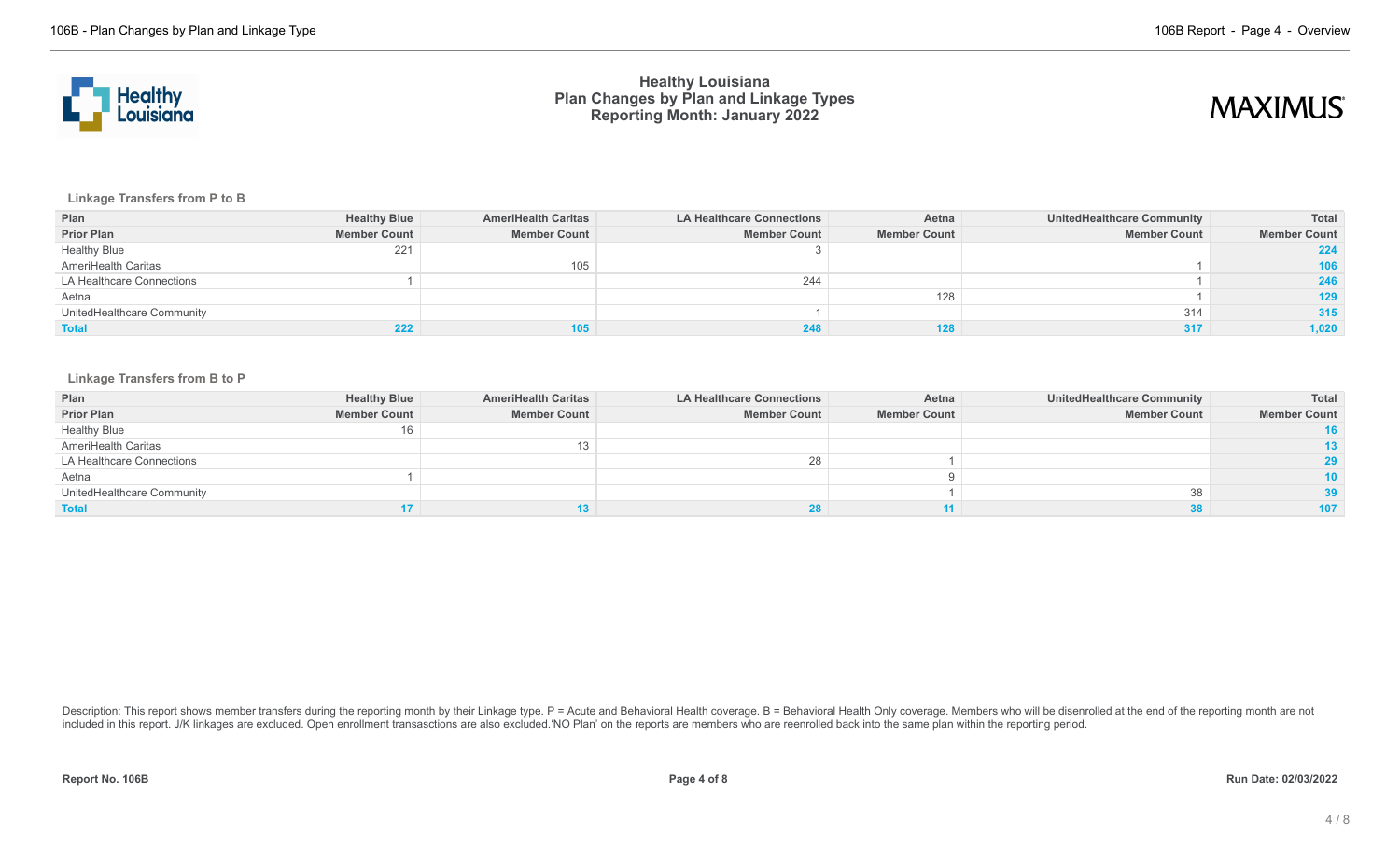

## **MAXIMUS**

**Summary of P Linkages**

| <b>Enrollment Region</b> | Plan                       | <b>Transfers Into P Linkages</b> | <b>Transfers Out of P Linkages</b> | P Linkage Net Transfers |
|--------------------------|----------------------------|----------------------------------|------------------------------------|-------------------------|
| Capital                  | <b>Healthy Blue</b>        | 169                              | 151                                | 18                      |
|                          | AmeriHealth Caritas        | 34                               | 34                                 | $\Omega$                |
|                          | LA Healthcare Connections  | 138                              | 143                                | (5)                     |
|                          | Aetna                      | 52                               | 57                                 | (5)                     |
|                          | UnitedHealthcare Community | 122                              | 138                                | (16)                    |
|                          | <b>Total</b>               | 515                              | 523                                | (8)                     |
| Gulf                     | <b>Healthy Blue</b>        | 138                              | 141                                | (3)                     |
|                          | AmeriHealth Caritas        | 36                               | 44                                 | (8)                     |
|                          | LA Healthcare Connections  | 131                              | 139                                | (8)                     |
|                          | Aetna                      | 52                               | 60                                 | (8)                     |
|                          | UnitedHealthcare Community | 122                              | 155                                | (33)                    |
|                          | <b>Total</b>               | 479                              | 539                                | (60)                    |
| North                    | <b>Healthy Blue</b>        | 68                               | 61                                 |                         |
|                          | AmeriHealth Caritas        | 19                               | 23                                 | (4)                     |
|                          | LA Healthcare Connections  | 43                               | 65                                 | (22)                    |
|                          | Aetna                      | 30                               | 38                                 | (8)                     |
|                          | UnitedHealthcare Community | 34                               | 59                                 | (25)                    |
|                          | <b>Total</b>               | 194                              | 246                                | (52)                    |
| South Central            | <b>Healthy Blue</b>        | 103                              | 108                                | (5)                     |
|                          | AmeriHealth Caritas        | 23                               | 36                                 | (13)                    |
|                          | LA Healthcare Connections  | 84                               | 104                                | (20)                    |
|                          | Aetna                      | 22                               | 40                                 | (18)                    |
|                          | UnitedHealthcare Community | 62                               | 98                                 | (36)                    |
|                          | <b>Total</b>               | 294                              | 386                                | (92)                    |
| <b>Total</b>             |                            | 1,482                            | 1,694                              | (212)                   |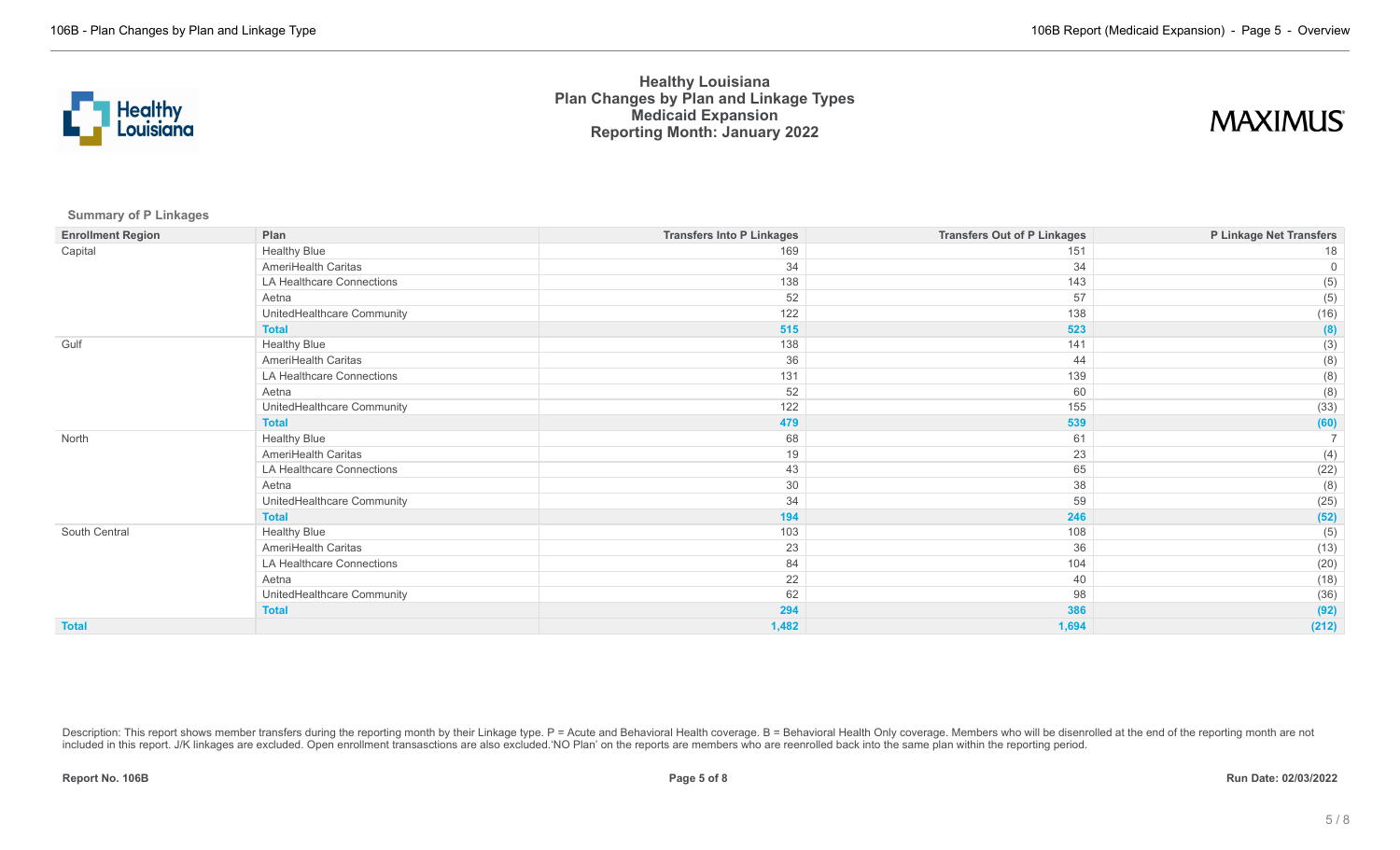

# **MAXIMUS**

**Summary of B Linkages**

| <b>Enrollment Region</b> | Plan                       | <b>Transfers Into B Linkages</b> | <b>Transfers Out of B Linkages</b> | <b>B Linkage Net Transfers</b> |
|--------------------------|----------------------------|----------------------------------|------------------------------------|--------------------------------|
| Capital                  | <b>Healthy Blue</b>        | 38                               |                                    | 38                             |
|                          | AmeriHealth Caritas        | 11                               |                                    | 10                             |
|                          | LA Healthcare Connections  | 30                               |                                    | 29                             |
|                          | Aetna                      | 24                               |                                    | 21                             |
|                          | UnitedHealthcare Community | 57                               |                                    | 54                             |
|                          | <b>Total</b>               | 160                              |                                    | 152                            |
| Gulf                     | <b>Healthy Blue</b>        | 44                               |                                    | 42                             |
|                          | AmeriHealth Caritas        | 21                               |                                    | 21                             |
|                          | LA Healthcare Connections  | 42                               |                                    | 39                             |
|                          | Aetna                      | 33                               | 3                                  | 30                             |
|                          | UnitedHealthcare Community | 67                               | $\overline{2}$                     | 65                             |
|                          | <b>Total</b>               | 207                              | 10                                 | 197                            |
| North                    | <b>Healthy Blue</b>        | 21                               |                                    | 20                             |
|                          | AmeriHealth Caritas        | 9                                |                                    | 9                              |
|                          | LA Healthcare Connections  | 34                               |                                    | 33                             |
|                          | Aetna                      | 20                               |                                    | $20\,$                         |
|                          | UnitedHealthcare Community | 38                               |                                    | 37                             |
|                          | <b>Total</b>               | 122                              |                                    | 119                            |
| South Central            | <b>Healthy Blue</b>        | 50                               |                                    | 49                             |
|                          | AmeriHealth Caritas        | 23                               |                                    | 23                             |
|                          | LA Healthcare Connections  | 56                               |                                    | 52                             |
|                          | Aetna                      | 32                               |                                    | 31                             |
|                          | UnitedHealthcare Community | 60                               |                                    | 58                             |
|                          | <b>Total</b>               | 221                              |                                    | 213                            |
| <b>Total</b>             |                            | 710                              | 29                                 | 681                            |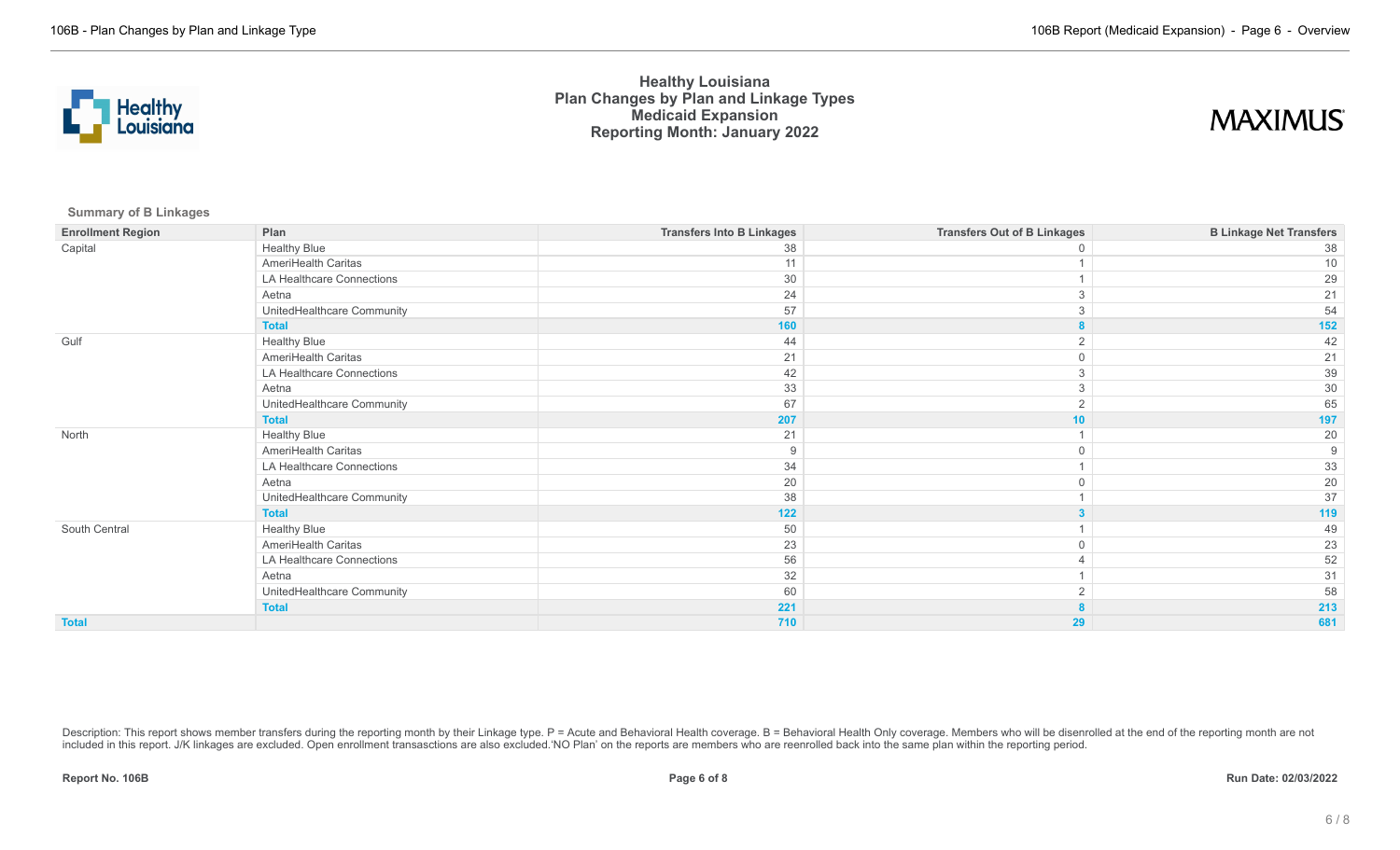

# **MAXIMUS**

### **Linkage Transfers from P to P**

| Plan                       | <b>Healthy Blue</b> | <b>AmeriHealth Caritas</b> | <b>LA Healthcare Connections</b> | Aetna               | <b>UnitedHealthcare Community</b> | Total               |
|----------------------------|---------------------|----------------------------|----------------------------------|---------------------|-----------------------------------|---------------------|
| <b>Prior Plan</b>          | <b>Member Count</b> | <b>Member Count</b>        | <b>Member Count</b>              | <b>Member Count</b> | <b>Member Count</b>               | <b>Member Count</b> |
| No Plan                    |                     |                            |                                  |                     |                                   |                     |
| <b>Healthy Blue</b>        |                     |                            |                                  | 27                  |                                   | 222                 |
| AmeriHealth Caritas        | 43                  |                            |                                  |                     | 43                                | 142                 |
| LA Healthcare Connections  | 105                 | 23                         |                                  |                     | 80                                | 229                 |
| Aetna                      | 52                  |                            |                                  |                     | 37                                | 152 <sub>2</sub>    |
| UnitedHealthcare Community | 116                 | 26                         | 113                              | 37                  |                                   | 299                 |
| <b>Total</b>               | 323                 |                            |                                  | 100                 |                                   | 1,046               |

### **Linkage Transfers from B to B**

| Plan                       | <b>AmeriHealth Caritas</b> | <b>LA Healthcare Connections</b> | Aetna               | <b>UnitedHealthcare Community</b> | Total               |
|----------------------------|----------------------------|----------------------------------|---------------------|-----------------------------------|---------------------|
| <b>Prior Plan</b>          | <b>Member Count</b>        | <b>Member Count</b>              | <b>Member Count</b> | <b>Member Count</b>               | <b>Member Count</b> |
| <b>Healthy Blue</b>        |                            |                                  |                     |                                   |                     |
| AmeriHealth Caritas        |                            |                                  |                     |                                   |                     |
| LA Healthcare Connections  |                            |                                  |                     |                                   |                     |
| UnitedHealthcare Community |                            |                                  |                     |                                   |                     |
| <b>Total</b>               |                            |                                  |                     |                                   | 10                  |